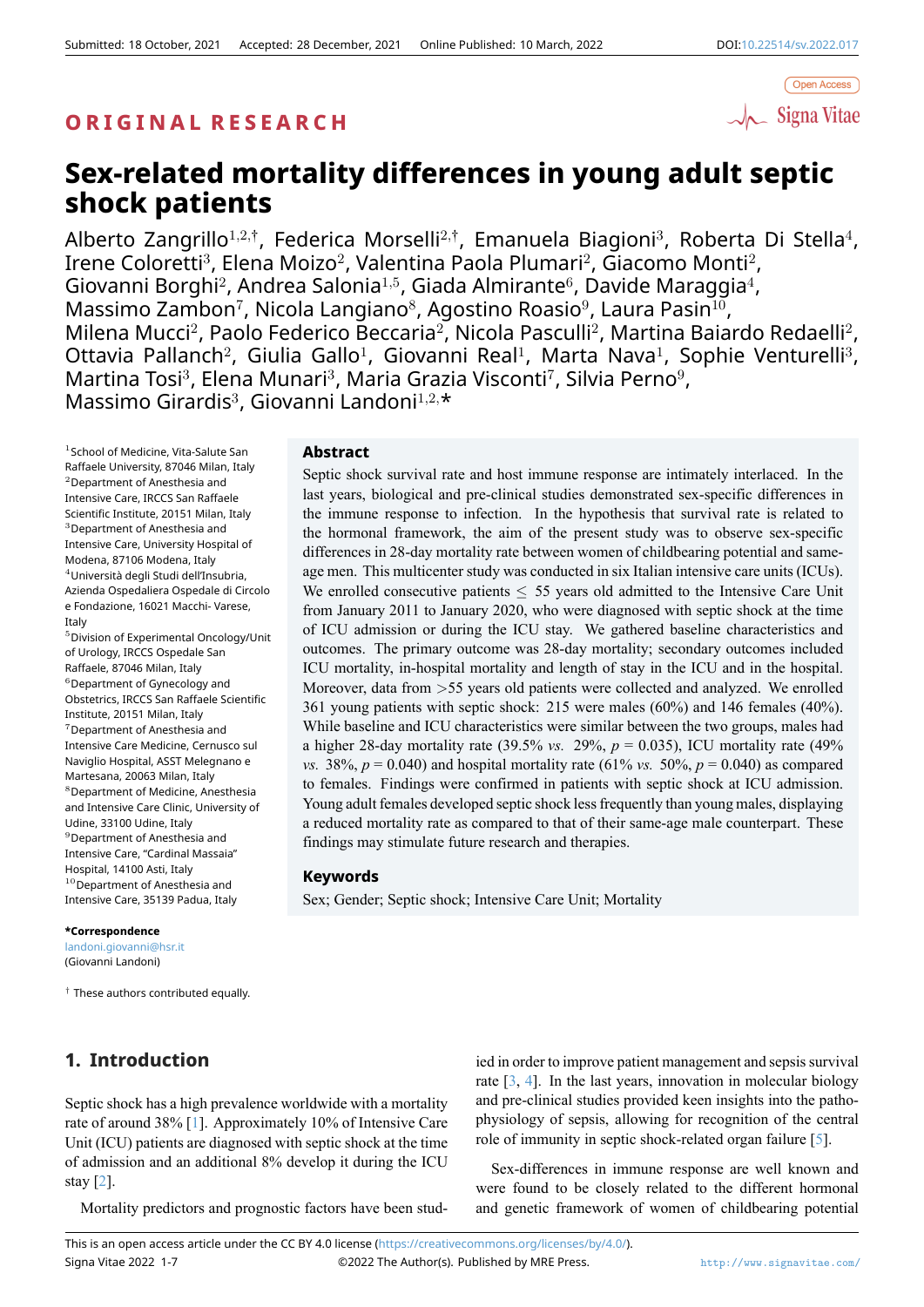and same-age men [6]. While the connection between the hormonal profile and the host response to infection was well described by preclinical data, evidence from clinical observations is still lacking [7].

Septic shock is mo[re](#page-5-5) prevalent in males [2]. Previous studies analyzed the affected population without considering the age variable, and showed no sex related differences in survival rates [8].

Our hypothesis was that septic shock s[ur](#page-5-1)vival rate is influenced by a hormone-driven diversity in the immune response of women of childbearing age as compared to men of the same age. [Th](#page-5-6)e aim of the present study was to focus on sex-specific differences in 28-day mortality of young adult patients with septic shock admitted to the ICU.

## **2. Methods**

## **2.1 Patient selection**

The study was conducted in six Italian ICUs. Ethical committee approval was not required according to the Italian law since data were retrospectively collected and completely anonymized. All consecutive patients admitted to ICU from 1st January 2011 to 1st January 2020 were screened for enrollment.

Septic shock was defined and treated according to the latest international guidelines available: sepsis-1 criteria [9] were employed to identify septic shock patients admitted to the ICU before January 2013; sepsis-2 criteria [10] were used for definition of septic shock from January 2013 to February 2016; sepsis-3 criteria [5] were applied to recognize patients [ad](#page-5-7)mitted to the ICU for septic shock after February 2016.

Inclusion criteria were: age 18–55 year[s ol](#page-5-8)d; ICU admission; diagnosis of septic shock (either at the time of ICU admission or du[rin](#page-5-4)g the ICU stay). Patients younger than 18 years old were excluded from the study.

Baseline characteristics, comorbidities, hospitalization data, Glasgow coma scale score, Simplified Acute Physiology Score (SAPS) II score and Sequential Organ Failure Assessment (SOFA) score, infection indices and administered therapies were collected for every patient during the ICU stay.

To assess the influence of sex-related immune status on outcomes, data from patients *>*55 years were also collected. We defined as "young" those patients between 18–55 years old [11] and "elderly" those older than 55. This cut-off was chosen according to gynecological and endocrinological changes between the pre- and post-menopausal periods [12, 13].

The primary outcome of the study was the sex-related dif[fere](#page-5-9)nce in 28-day mortality rates in young patients. Secondary outcomes included ICU and hospital mortality, length of stay in the ICU and length of stay in the hospital.

Analyses were repeated in elderly patients and in the overall population.

## **2.2 Statistical analysis**

Qualitative variables were expressed as numbers and percentages; quantitative variables were reported as median and interquartile range. Chi-square and Fisher exact tests were used to compare categorical variables. To compare continuous variables between groups we employed nonparametric tests. Odds ratio and 95% confidence interval were used and a *p* value of 0.05 or lower was considered as statistically significant. Statistical analysis was performed using the software STATA v16 (StataCorp. 2019. Stata Statistical Software: Release 16. College Station, TX, USA) and SPSS v20 (IBM Corp., Armonk, NY, United States).

## **3. Results**

A total of 1849 consecutive patients with septic shock were managed in six ICUs during the aforementioned study period. Young patients ( $\leq$  55 years old) were 361 (19.5%) of which males were 215 (60%) and females 146 (40%).

According to baseline characteristics (Table 1) males were older and displayed a higher rate of hepatic failure, while females were more prone to the development of autoimmune disorders and more frequently required dialytic treatment. No differences were found in SOFA and SAPS II [sc](#page-2-0)ores, as well as microbiological features, source of infection and baseline severity of sepsis between males and females (Table 2). Moreover, the neurological status and need for invasive treatments, during the ICU stay, were similar between groups (**Supplemental Table 1**). Mortality at the 28-day follow up of young females and males was, respectively, 85/[21](#page-3-0)5 (39.5%) and 42/146 (29%) (*p* = 0.035) (Fig. 1 A). Magnitude and direction of findings were confirmed after adjusting for age, however statistical significance was lost  $(p = 0.098)$ probably because of the limited sample size. Findings were confirmed for ICU mortality rate  $(49\% \text{ vs. } 38\%, p = 0.040)$  $(49\% \text{ vs. } 38\%, p = 0.040)$  $(49\% \text{ vs. } 38\%, p = 0.040)$ which became  $p = 0.066$  after further adjusting for age) and in-hospital mortality rate (61% *vs.* 50%,  $p = 0.040$  which became  $p = 0.085$  after further adjusting for age) (Table 3). ICU and hospital length of stay in the overall population and in survivors were similar between groups (Table 3).

Subgroup analyses on patients with septic shock at the time of ICU admission confirmed an increased 28-mortality am[on](#page-3-1)g young males, as compared to young females (22/50 males (44%) *vs.* 10/41 women died (24%), *p* = 0.04[5\)](#page-3-1). Findings were similar for ICU mortality (50% *vs.* 29%,  $p = 0.045$ ) and in-hospital mortality  $(60\%, 34\%, p = 0.01)$  (Table 4).

When analyzing outcomes in post-menopausal females and same-age males (*>*55 years old), an opposite trend was observed (e.g. 28-day mortality in males *vs.* females was 338/901 (37.5%) *vs.* 251/587 (42.8%), respectively; *p* = 0.[04](#page-4-0)) (Table 3; Fig. 1 B).

No differences in mortality were noted in the overall population *≥* 18 years old (Table 3). The analysis on patient mortality according to age decades yielded a cut off of around 55 ye[ars](#page-3-1) as a ["f](#page-2-1)avoring females" and "favoring males" factor (Table 5).

## **4. Discussion**

This multicenter study confirmed that septic shock is m[or](#page-4-1)e frequent in males than in females and found higher survival rates among women of childbearing potential, when compared to same-age men. In the general population no sex-related differences in mortality were reported, because the overall impact of women of childbearing potential on epidemiological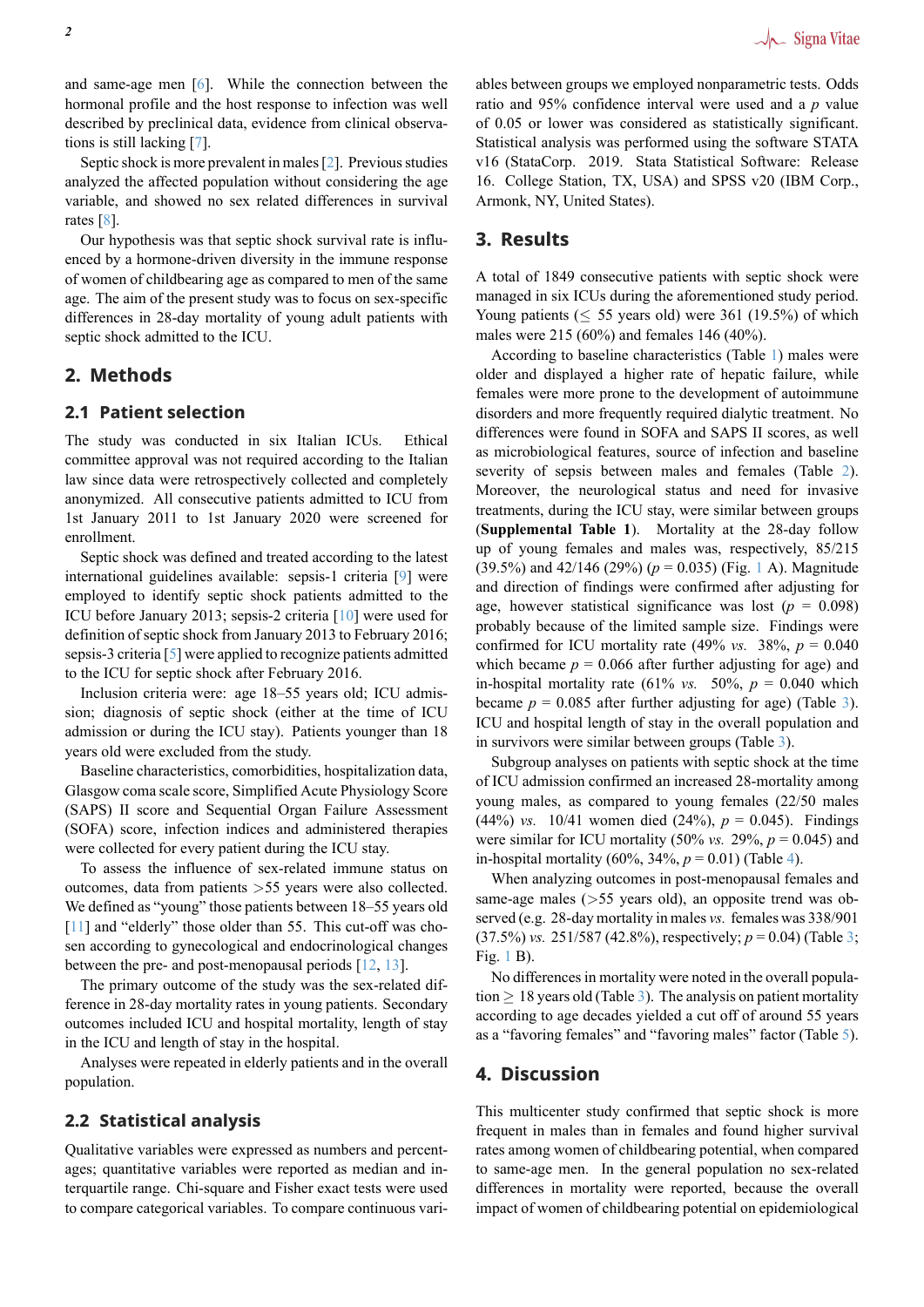## h Signa Vitae

<span id="page-2-0"></span>

| TABLE 1. Baseline characteristics of patients 18–55 years old. |                 |                   |                  |           |  |
|----------------------------------------------------------------|-----------------|-------------------|------------------|-----------|--|
|                                                                | Overall         | Males             | Females          | $p$ value |  |
|                                                                | $(n = 361)$     | $(n = 215)$       | $(n = 146)$      |           |  |
| Age, years                                                     | $47(40-51)$     | $48(43-52)$       | $45(38-51)$      | 0.017     |  |
| <b>BMI</b>                                                     | $24.9(22-29.3)$ | $25.2(22.5-27.8)$ | 24.4 (20.8–32.9) | 0.49      |  |
| Comorbidities                                                  | 222(61.5)       | 139 (64.7)        | 83 (56.8)        | 0.13      |  |
| Lung disease                                                   | 30(8.3)         | 20(9.3)           | 10(6.8)          | 0.4       |  |
| Arterial hypertension                                          | 27(13.6)        | 15(12.3)          | 12(15.6)         | 0.5       |  |
| AMI                                                            | 11(5.5)         | 9(7.4)            | 2(2.6)           | 0.4       |  |
| Heart Failure                                                  | 13(3.6)         | 6(2.8)            | 7(4.8)           | 0.15      |  |
| $DM$                                                           | 40(11.1)        | 24(11.2)          | 16(11)           | 0.95      |  |
| Stroke                                                         | 8(4)            | 4(3.3)            | 4(5.2)           | 0.5       |  |
| Kidney Failure                                                 | 38(10.5)        | 22(10.2)          | 16(11)           | 0.82      |  |
| Hepatic Failure                                                | 81 (22.5)       | 58 (27.1)         | 23(15.8)         | 0.01      |  |
| Malignancy                                                     | 57(15.8)        | 35(16.3)          | 22(15.1)         | 0.75      |  |
| Vascular disease                                               | 13(6.5)         | 6(4.9)            | 7(9.1)           | 0.24      |  |
| Immunodeficiency                                               | 41 (19.2)       | 24(11.1)          | 17(11.6)         | 0.69      |  |
| <b>AIDS</b>                                                    | 9(4.9)          | 8(3)              | 1(0.6)           | $0.08\,$  |  |
| Paraplegia/neuromuscular disease                               | 5(2.5)          | 2(1.6)            | 3(3.9)           | 0.32      |  |
| Autoimmune disorders                                           | 12(6)           | 3(2.5)            | 9(11.7)          | 0.01      |  |
| Dialysis                                                       | 10(5.4)         | 3(2.6)            | 7(9.9)           | 0.03      |  |
| Type of admission                                              |                 |                   |                  |           |  |
| Medical Ward                                                   | 209 (57.9)      | 135 (62.8)        | 74(51)           | 0.055     |  |
| Surgical Ward                                                  | 67(18.5)        | 30(14)            | 37(25)           |           |  |
| ED                                                             | 37(10.2)        | 23(10.7)          | 14(9.7)          |           |  |
| Transferred from other ICU                                     | 9(2.5)          | 4(1.9)            | 5(3.4)           |           |  |
| Trauma                                                         | 14(3.9)         | 10(4.7)           | 4(2.7)           | 0.35      |  |
| Severity score (at ICU admission)                              |                 |                   |                  |           |  |
| <b>GCS</b>                                                     | $15(13-15)$     | $15(14-15)$       | $15(12-15)$      | 0.089     |  |
| <b>SOFA</b>                                                    | $10(6-13)$      | $10(6-14)$        | $9(6-12)$        | 0.13      |  |
| <b>SAPSII</b>                                                  | 48 $(32-64)$    | $49(33-64)$       | 44.5 $(31-65)$   | 0.9       |  |

*Data are expressed as median (quartile 25%–75%) or n (%).*

*Abbreviations: BMI—body mass index; AMI—acute myocardial infarction; DM—diabetes mellitus; AIDS—acquired immune deficiency syndrome; ED—Emergency Department; ICU—Intensive Care Unit; GCS—Glasgow Coma Scale; SOFA—Sequential Organ Failure Assessment; SAPSII—Simplified Acute Physiology Score II.*

<span id="page-2-1"></span>

**F I G U R E 1. 28 day mortality in patients 18–55 years old (panel A) and in patients** *>***55 years old (panel B).**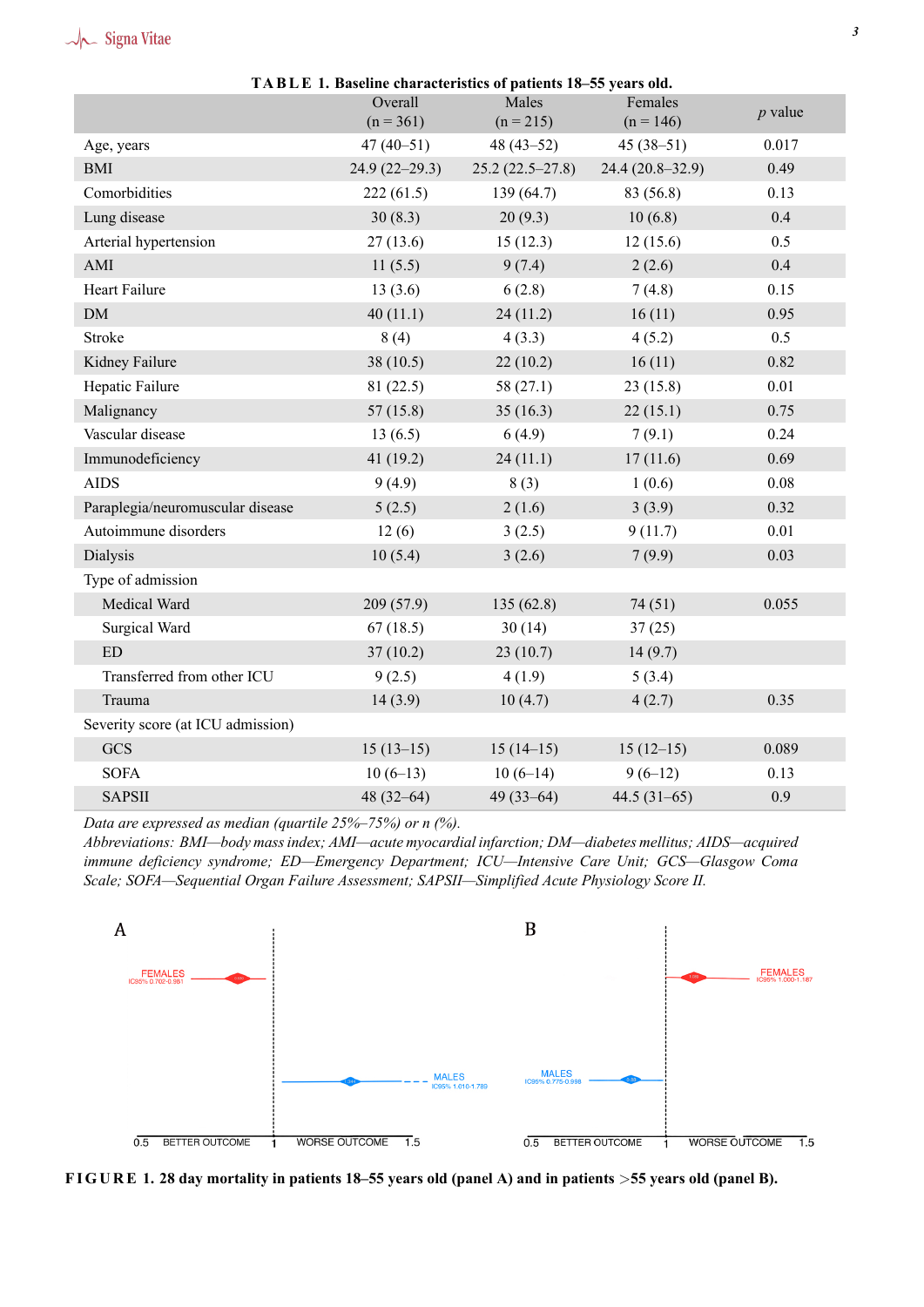<span id="page-3-0"></span>

| <b>IABLE 2. MICRODIOLOGICAL CHARACTERIES OF DATIERS 18-55 YEARS OIG.</b> |                        |                      |                        |           |  |
|--------------------------------------------------------------------------|------------------------|----------------------|------------------------|-----------|--|
|                                                                          | Overall<br>$(n = 361)$ | Males<br>$(n = 215)$ | Females<br>$(n = 146)$ | $p$ value |  |
|                                                                          |                        |                      |                        |           |  |
| Source of infection                                                      |                        |                      |                        | 0.11      |  |
| Lungs                                                                    | 130(36)                | 83 (38.5)            | 47(32)                 |           |  |
| Abdomen                                                                  | 71 (19.7)              | 42(19.5)             | 29(20)                 |           |  |
| <b>UTI</b>                                                               | 6(1.7)                 | $\overline{0}$       | 6(4)                   |           |  |
| Skin                                                                     | 7(1.9)                 | 4(2)                 | 3(2)                   |           |  |
| <b>CNS</b>                                                               | 2(0.5)                 | 1(0.5)               | 1(0.7)                 |           |  |
| Bloodstream                                                              | 52 (14.4)              | 30(14)               | 22(15)                 |           |  |
| Mediastinitis                                                            | 6(1.7)                 | 5(2)                 | 1(0.7)                 |           |  |
| Others                                                                   | 35(9.7)                | 18(5.6)              | 17(6.8)                |           |  |
| Characteristics at ICU admission                                         |                        |                      |                        | 0.15      |  |
| No infection                                                             | 79 (21.9)              | 44(25)               | 35(24)                 |           |  |
| Infection                                                                | 110(30.5)              | 64 (30)              | 46(31.5)               |           |  |
| Sepsis                                                                   | 81 (22.4)              | 57(27)               | 24(16.5)               |           |  |
| Septic shock                                                             | 91 (25.2)              | 50(23)               | 41(28)                 |           |  |

**TA B L E 2. Microbiological characteristics of patients 18–55 years old.**

*Data are expressed as number and percentage n (%).*

*Abbreviations: UTI—Urinary tract infection; CNS—central nervous system; ICU—Intensive care unit.*

#### <span id="page-3-1"></span>**TA B L E 3. Mortality (of patients 18–55 years old,** *>***55 years old and of the general population) ICU and hospital length of stay.**

| OI Stay.                                |                         |                       |                        |           |  |
|-----------------------------------------|-------------------------|-----------------------|------------------------|-----------|--|
| Classification                          |                         | Number                |                        | $p$ value |  |
| Young patients (18–55 years)            | Overall<br>$(n = 361)$  | Males<br>$(n = 215)$  | Females<br>$(n = 146)$ |           |  |
| 28-days mortality                       | 127(35.2)               | 85(39.5)              | 42(28.8)               | 0.035     |  |
| ICU mortality                           | 162(44.9)               | 106(49.3)             | 56 (38.4)              | 0.04      |  |
| Hospital mortality                      | 204(56.5)               | 131(60.9)             | 73(50)                 | 0.04      |  |
| Patients $>55$ years                    | Overall<br>$(n = 1489)$ | Males<br>$(n = 902)$  | Females<br>$(n = 587)$ |           |  |
| 28-days mortality                       | 589 (39.5)              | 338(37.5)             | 251 (42.8)             | 0.048     |  |
| ICU mortality                           | 775 (52)                | 488 (54.2)            | 287 (48.9)             | 0.049     |  |
| Hospital mortality                      | 894 (60)                | 535 $(59.4)$          | 359(61.2)              | 0.49      |  |
| General population $($ >18 years)       | Overall<br>$(n = 1850)$ | Males<br>$(n = 1117)$ | Females<br>$(n = 733)$ |           |  |
| 28-days mortality                       | 716 (38.7)              | 423 (37.9)            | 293 (40)               | 0.37      |  |
| ICU mortality                           | 875 (47.3)              | 519 (46.5)            | 356 (48.5)             | 0.38      |  |
| Hospital mortality                      | 1098(59.3)              | 666 (59.7)            | 432 (58.9)             | 0.75      |  |
| ICU length of stay $( > 18$ years)      |                         |                       |                        |           |  |
| Overall, days                           | $8(3-15)$               | $7(3-13)$             | $9(4-16)$              | 0.28      |  |
| Survivors, days                         | $9(4-16)$               | $8(4-16)$             | $9(4-18)$              | 0.94      |  |
| Hospital length of stay $($ > 18 years) |                         |                       |                        |           |  |
| Overall, days                           | $26(12-46)$             | $25(11-45)$           | $27(13-47)$            | 0.78      |  |
| Survivors, days                         | $31(20-53)$             | $32(21-52)$           | $30.5(16.5-55)$        | 0.36      |  |

*Data are expressed as median (quartile 25%–75%) or n (%).*

*Abbreviations: ICU—intensive care unit.*

frequency measures was negligible.

Septic shock represents one of the main and unsolved problems of intensive care medicine. International studies involving thousands of male and female patients not sorted by age failed to identify sex-related differences in mortality [3]. In line with previously published data, when the overall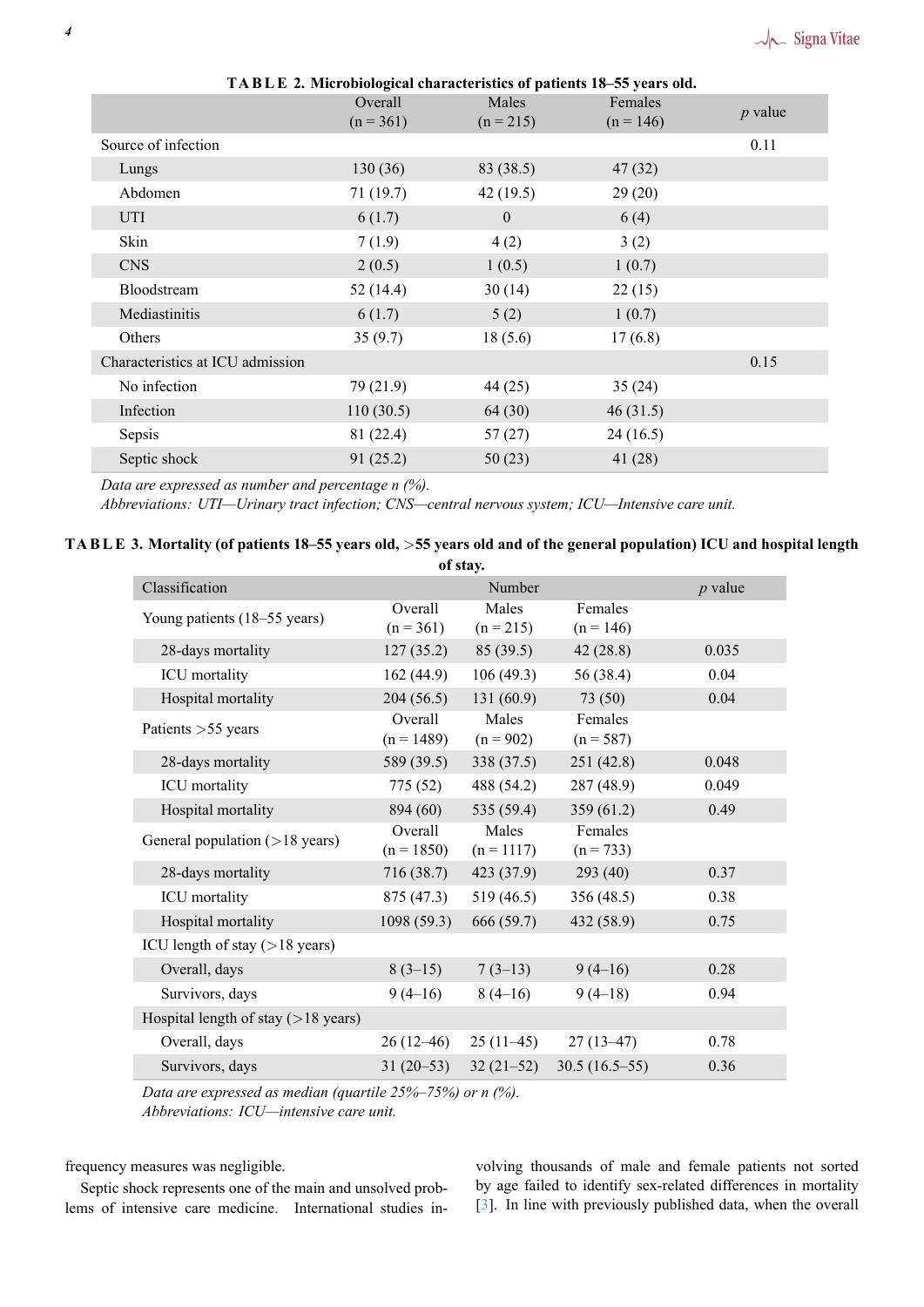## **TABLE 4. Mortality rate in patients 18–55 years old admitted with septic shock and in those who developed it during**

<span id="page-4-0"></span>

| ICU stay.                              |                     |                     |                       |           |
|----------------------------------------|---------------------|---------------------|-----------------------|-----------|
|                                        | Overall $(n = 361)$ | Males ( $n = 215$ ) | Females ( $n = 146$ ) | $p$ value |
| Admitted with septic shock             |                     |                     |                       |           |
| 28-days mortality                      | 32(35.2)            | 22(44)              | 10(24.4)              | 0.045     |
| <b>ICU</b> mortality                   | 37(40.7)            | 25(50)              | 12(29.3)              | 0.045     |
| Hospital mortality                     | 44 (48.3)           | 30(60)              | 14(34.1)              | 0.014     |
| Developed septic shock during ICU stay |                     |                     |                       |           |
| 28-days mortality                      | 95 (35.2)           | 63 (38.2)           | 32(30.5)              | 0.19      |
| <b>ICU</b> mortality                   | 125(46.3)           | 81 (49)             | 44 (42)               | 0.24      |
| Hospital mortality                     | 160(59.3)           | 101(61.2)           | 59 (56.2)             | 0.41      |

*Data are expressed as numbers and percentages n (%).*

<span id="page-4-1"></span>*Abbreviations: ICU—intensive care unit.*

|                    | Overall ( $n = 1850$ ) | Males ( $n = 1117$ ) | Females ( $n = 733$ ) |
|--------------------|------------------------|----------------------|-----------------------|
| 28-days mortality  |                        |                      |                       |
| $\leq$ 35 years    | 15(25.4)               | 9(29)                | 6(21.4)               |
| $36-45$ years      | 19(20.2)               | 14 (37.8)            | 5(12.5)               |
| $46 - 55$ years    | 80(38.3)               | 53 $(41)$            | 27(40.3)              |
| $56 - 65$ years    | 136(35.1)              | 86 (35.4)            | 50(34.5)              |
| 66-75 years        | 210 (38.6)             | 119(35.1)            | 91 (44.4)             |
| $>75$ years        | 243 (43.7)             | 133(41.7)            | 110(46.4)             |
| ICU mortality      |                        |                      |                       |
| $\leq$ 35 years    | 22(37.3)               | 12(38.7)             | 10(35.7)              |
| $36-45$ years      | 28(29.8)               | 17(46)               | 11(27.5)              |
| $46 - 55$ years    | 95(45.5)               | 66 (51)              | 29(43)                |
| $56 - 65$ years    | 184 (47.4)             | 118(48.6)            | 66 (45.5)             |
| $66 - 75$ years    | 274 (50,4)             | 158 (46.6)           | 116 (56.6)            |
| $>75$ years        | 255(45.9)              | 137(42.9)            | 118 (49.8)            |
| Hospital mortality |                        |                      |                       |
| $\leq$ 35 years    | 29(49.1)               | 19(61.3)             | 10(35.7)              |
| $36-45$ years      | 39(41.5)               | 23(62.2)             | 16(40)                |
| $46 - 55$ years    | 115(55)                | 75(58)               | 40(59.7)              |
| $56 - 65$ years    | 215 (55.4)             | 138 (56.8)           | 77(53.1)              |
| $66-75$ years      | 337 (61.9)             | 207(61)              | 130(63.4)             |
| $>75$ years        | 342 (61.5)             | 190 (59.6)           | 152 (64.1)            |

#### **TA B L E 5. Decades analysis.**

*Data are expressed as median (quartile 25%–quartile 75%) or n (%). Abbreviations: ICU—intensive care unit.*

population was analyzed, we found no differences in septic shock mortality rates between females and males.

In general, males developed septic shock more frequently than females: a high male/female ratio was repeatedly observed in previous reports [14]. Male gender predisposes to severe sepsis and septic shock in all age groups [15]. While sepsis is more common in male children, there is no difference in mortality between males and females in pre-puberal ages [16]. However, to-date se[x-re](#page-6-0)lated differences in mortality are still unknown [17, 18] and current data are inconclusive. We suggest that previous studies may have shown conflicting findings because the population was not sorted according to the childbearing potential.

Considerable efforts were made to fully understand the pathogenetic pathways underlying the sex-related differences in septic shock outcomes in young adults, including the role of sex per se and its impact on septic shock severity and mortality. Young adult females seldom develop septic shock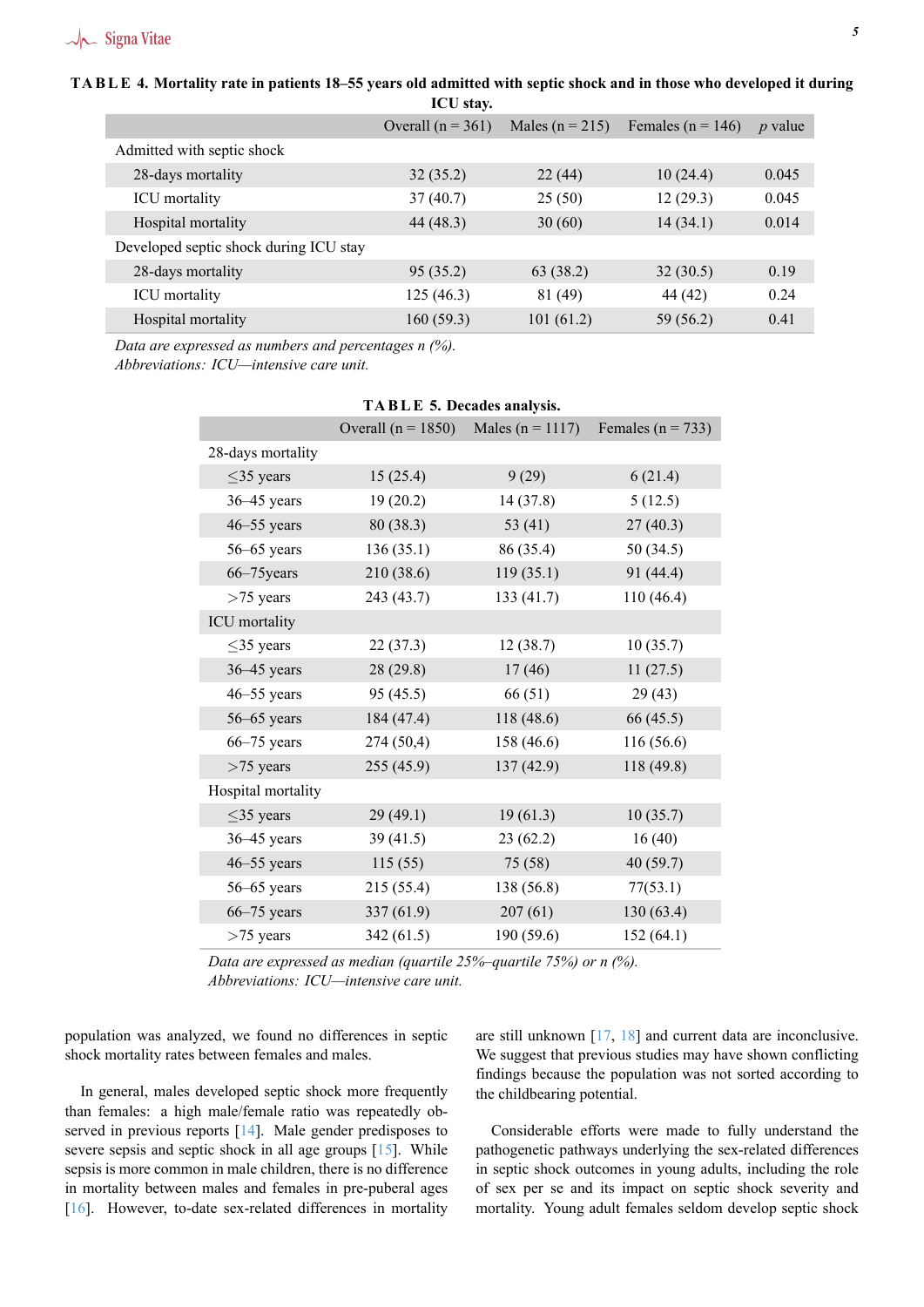and once admitted to the ICU, have lower mortality rates when compared to male patients. Mortality is highly affected by the hormonal milieu and systemic immune response regulation. A large amount of preclinical data supports the role of estrogens in immune regulation after septic shock and tissue damage. Estrogens are known to exert cardio-protective effects [19], improve pulmonary function [20], help preventing renal and hepatic impairment [21], and influence the central nervous system [22].

Pre-clinical and biological plausibility supports [sex](#page-6-1)difference data. Our clinica[l d](#page-6-2)ata suggest that biological differences may cau[se](#page-6-3) a diverse immune response during septics[hoc](#page-6-4)k, with a protective effect towards females of childbearing potential Female hormones, together with secondary mediators released from tissue damage, modulate the host response lowering microvascular trauma and organ dysfunction or failure.

The strength of our study is to add valuable clinical data to pre-clinical and in-vitro analysis, confirming a correlation between mortality from septic shock and sex We suggest a protective role of female hormones in the host response to septic shock. Our findings may encourage to open up to new therapies and tailored medicine focusing on a tighter modulation of sex-related hormonal status.

The first limitation to our findings is that menopausal age cannot be defined by a cut-off value, but it shows a great interindividual variability; consequently, it is difficult to universally define age groups. Moreover, data were retrospectively collected and mortality rate changed throughout the study period, thanks to the improved standards of care.

A full understanding of the pathogenesis of septic shock and the central role of hormones (that could be modulated by targeted therapies) is essential to developed new therapeutic strategies and improve the outcome of septic shock patients.

## **AUTHOR CONTRIBUTIONS**

AZ, GL, MG—Ideation of the study and supervision to work; FM, EB, RDS, IC, EM, VPP, GM, GB, AS, GA, DM, MZ, NL, AR, LP, MM, PFB, NP, MBR, OP, GG, GR, MN, SV, MT, EM, MGV, SP —Data collection; FM, GL, MG—Data analysis; FM, RDS, AS, DM, MZ, NL, AR, LP, MG, GL— Manuscript drafting; AZ, EB, RDS, EM, VPP, GM, GB, AS, GA, DM, MZ, AR, LP, MG, GL, MM, PFB, NP, MBR, OP, GG, GR, MN, SV, MT, EM, MGV, SP—Manuscript substantial revision; all authors read and approved the final manuscript.

## **ETHICS APPROVAL AND CONSENT TO PARTICIPATE**

Not applicable.

#### **ACKNOWLEDGMENT**

We would like to thank all MD and registered nurses who cared for these critically ill patients.

#### **FUNDING**

This research received no external funding.

## **CONFLICT OF INTEREST**

The authors declare no conflict of interest. Landoni Giovanni is serving as one of the Editorial Board members of this journal. We declare that Landoni Giovanni had no involvement in the peer review of this article and has no access to information regarding its peer review. Full responsibility for the editorial process for this article was delegated to CM.

## **SUPPLEMENTARY MATERIAL**

Supplementary material associated with this article can be found, in the online version, at https://oss.signavitae. com/mre-signavitae/article/1501835595363565568/ attachment/Supplementary%20Table%201.docx.

#### **[REFERENCES](https://oss.signavitae.com/mre-signavitae/article/1501835595363565568/attachment/Supplementary%20Table%201.docx)**

- **[1]** [Vincent JL, Jones G, David S, Olariu E, Cadwell KK. Frequ](https://oss.signavitae.com/mre-signavitae/article/1501835595363565568/attachment/Supplementary%20Table%201.docx)ency and mortality of septic shock in Europe and North America: a systematic review and meta-analysis. Critical Care. 2019; 23: 196.
- **[2]** Campanelli F, Landoni G, Cabrini L, Zangrillo A. Gender differences in septic intensive care unit patients. Minerva Anestesiologica. 2018; 84: 504–508.
- <span id="page-5-1"></span><span id="page-5-0"></span>**[3]** Sakr Y, Jaschinski U, Wittebole X, Szakmany T, Lipman J, Ñamendys-Silva SA, *et al*. Sepsis in intensive care unit patients: worldwide data from the intensive care over nations audit. Open Forum Infectious Diseases. 2018; 5: ofy313.
- <span id="page-5-2"></span>**[4]** Vincent JL, Sakr Y, Sprung CL, Ranieri VM, Reinhart K, Gerlach H, *et al*. Sepsis in European intensive care units: results of the SOAP study. Critical Care Medicine. 2006; 34: 344–353.
- <span id="page-5-3"></span>**[5]** Rhodes A., Evans LE, Alhazzani W, Levy MM, Antonelli M, Ferrer R, *et al*. Surviving sepsis campaign: international guidelines for management of sepsis and septic shock: 2016. Intensive Care Medicine. 2017; 43: 304–377.
- <span id="page-5-4"></span>**[6]** Angele MK, Pratschke S, Hubbard WJ, Chaudry IH. Gender differences in sepsis: cardiovascular and immunological aspect. Virulence. 2014; 5: 12–19.
- <span id="page-5-5"></span>**[7]** López-Alcalde J, Stallings E, Cabir Nunes S, Fernández Chávez A, Daheron M, Bonfill Cosp X, *et al*. Consideration of sex and gender in cochrane reviews of interventions for preventing healthcare-associated infections: a methodology study. BMC Health Services Research. 2019; 19: 169.
- **[8]** Martin GS, Mannino DM, Eaton S, Moss M. The epidemiology of sepsis in the united states from 1979 through 2000. New England Journal of Medicine. 2003; 348: 1546–1554.
- <span id="page-5-6"></span>**[9]** Bion J, Jaeschke R, Thompson BT, Levy M, Dellinger RP. Surviving sepsis campaign: international guidelines for management of severe sepsis and septic shock: 2008. Intensive Care Medicine. 2008; 34: 1163– 1164.
- <span id="page-5-7"></span>**[10]** Dellinger RP, Levy MM, Rhodes A, Annane D, Gerlach H, Opal SM, *et al*. Surviving sepsis campaign: international guidelines for management of severe sepsis and septic shock: 2012. Critical Care Medicine. 2013; 41: 580–637.
- <span id="page-5-8"></span>**[11]** Brinton LA, Brogan DR, Coates RJ, Swanson CA, Potischman N, Stanford JL. Breast cancer risk among women under 55 years of age by joint effects of usage of oral contraceptives and hormone replacement therapy. Menopause. 2018; 25: 1195–1200.
- <span id="page-5-9"></span>**[12]** Palacios S, Henderson VW, Siseles N, Tan D, Villaseca P. Age of menopause and impact of climacteric symptoms by geographical region. Climacteric. 2010; 13: 419–428.
- **[13]** Luís Â, Domingues F, Pereira L. Effects of red clover on perimenopausal